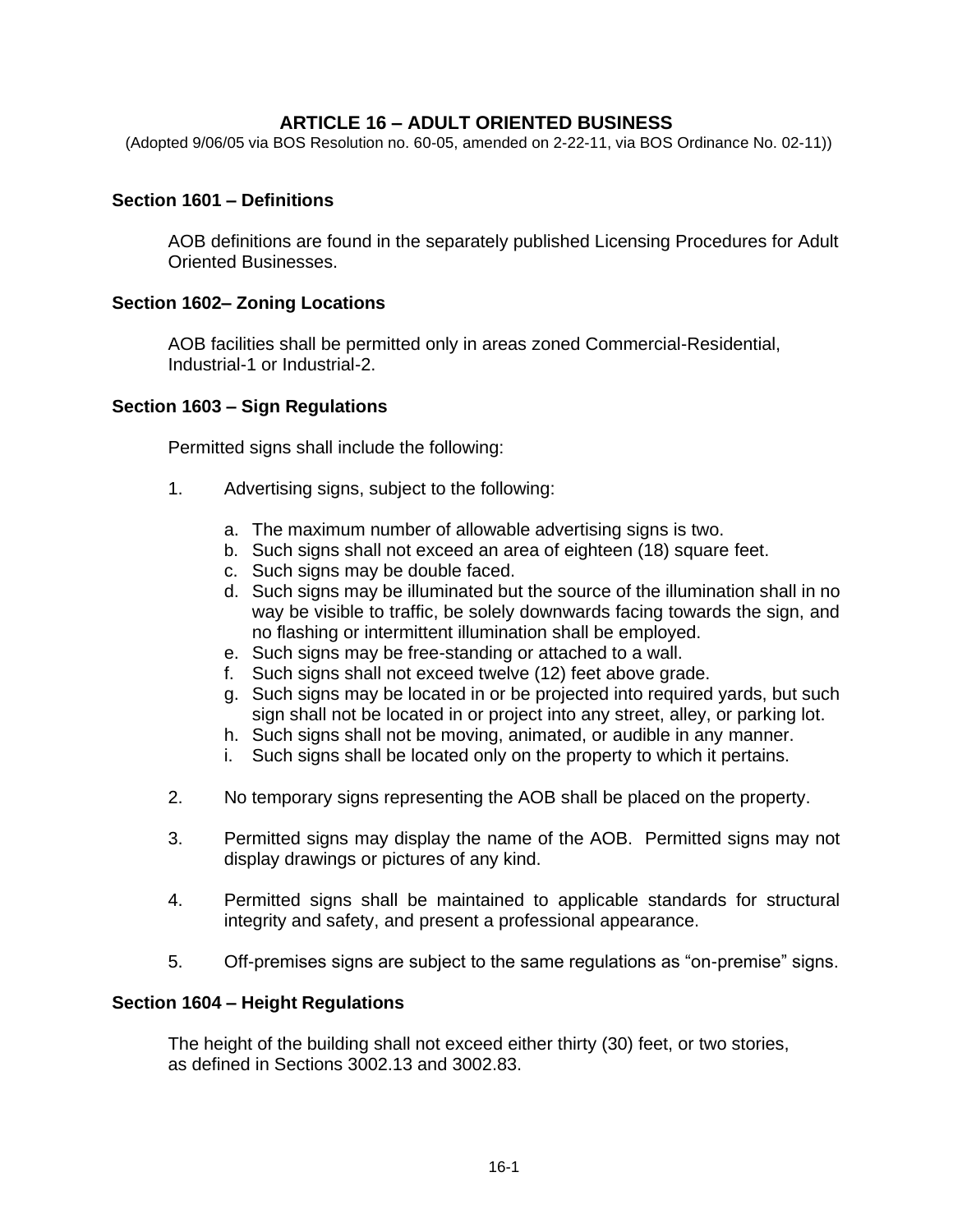## **Section 1605 – Setbacks**

- 1. AOB placement is subject to the following setbacks from other uses:
	- a. An AOB shall not be located within 1,500 feet of any other AOB.
	- b. An AOB shall not be located within 1,500 feet of:
		- i. Schools, Educational facilities, or Libraries
		- ii. Boys/Girls Clubs, Parks, Playgrounds, or other Public Recreational **Facilities**
		- iii. Day Care Centers or Nurseries
		- iv. Churches
		- v. A medical marijuana dispensary or medical marijuana offsite cultivaltion location
	- c. An AOB surrounded by a 6'opaque fence or wall shall not be located within any 800 feet of any residential use.
	- d. An AOB that is not surrounded by a 6'opaque fence shall not be located within 1,500 feet of any residential use.
- 2. For purposes of measuring separation distances required in this section, the measurements shall be taken in a straight line from the closest exterior walls of any affected structures without regard to intervening structures or objects or political boundaries.
- 3. An adult oriented business lawfully operating is not rendered in violation of these provisions by the subsequent location of any use set forth in paragraph 1 above within 1,500 feet of the adult oriented business.

### **Section 1606– Intensity of Use Regulations**

The Maximum lot coverage shall be fifty percent (50%) of the total lot area.

### **Section 1607– Parking Regulations**

The parking regulations are as provided in Section 2510 hereof. For parking purposes only, an AOB is considered the same as a restaurant.

# **Section 1608 – Loading and Unloading Regulations**

The loading and unloading regulations are as provided in Section 2511 hereof.

### **Section 1609 – Additional Regulations**

The additional regulations are as follows:

1. No AOB Building or premises shall be used for dwellings or other places of domicile, manufactured home parks, recreational vehicle parks, manufactured home subdivisions, hotels, resort hotels, motels, restaurants, night clubs, bars, or dance halls. An AOB shall be used solely as an AOB, and no other use of the premises is permitted.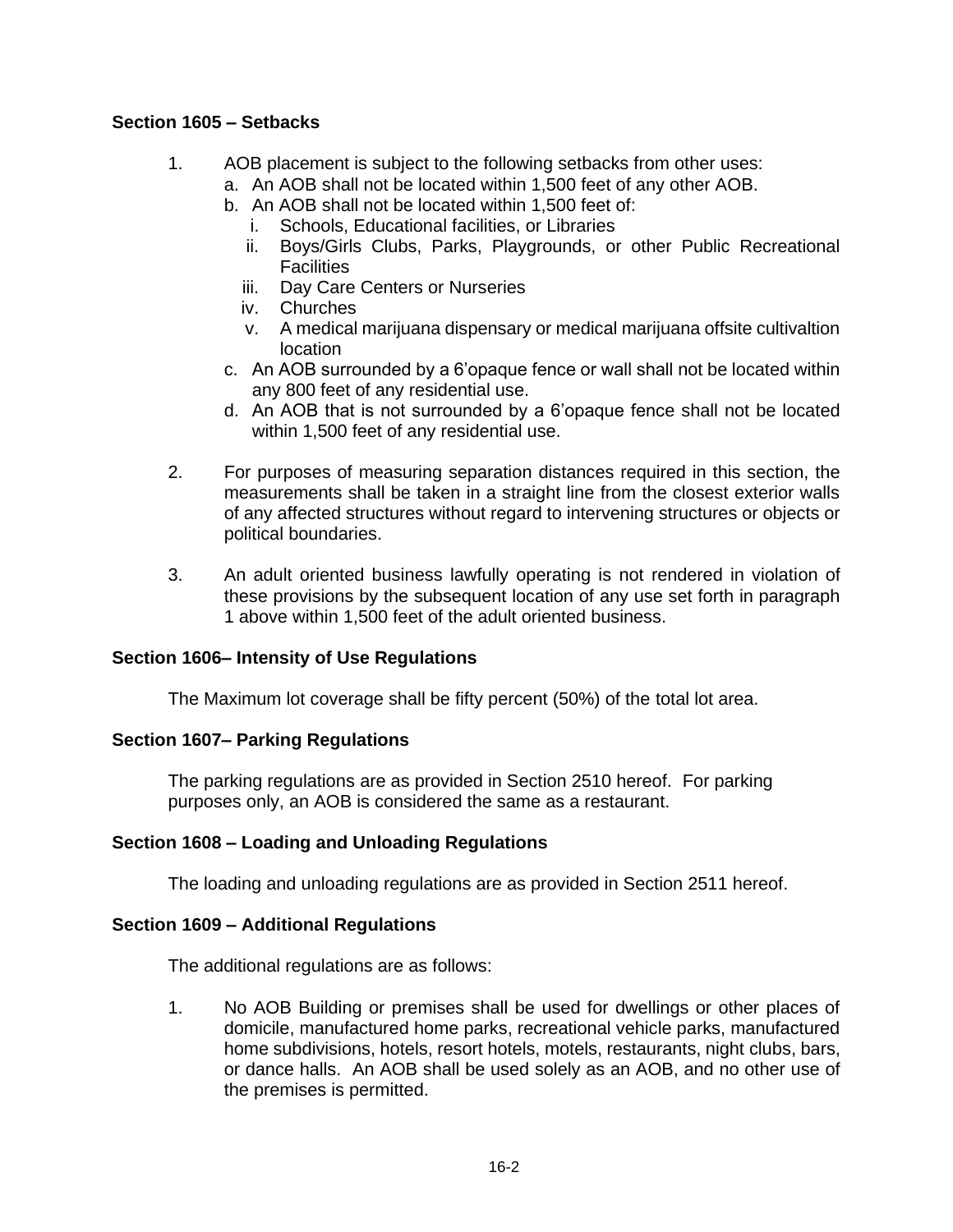- 2. Any use that is not within a completely enclosed building shall be screened from lots in adjoining Rural or Residential Zoning districts by a solid opaque fence or wall at least six (6) feet in height.
- 3. Exterior building lighting shall be solely downward facing for the lighting of walkways and parking lots for safety. Any lighting shall be placed so as to reflect away from adjoining Rural or Residential zoning districts.
- 4. The AOB facilities shall be of site**-**built construction, meeting the proper design for parking, drainage, driveways, utilities, opaque fencing or wall as required herein, and any other design considerations as determined by the Planning & Building staff.
- 5. No alcoholic beverages shall be sold, served, or consumed on the premises of any AOB.

# **Section 1610– Applicability**

This ordinance shall apply to all persons engaging in activities described in Article 16, whether or not such activities were commenced prior to the effective date of this ordinance. Persons so engaged as of the effective date shall be in full compliance with this ordinance, including receipt of any required permits, licenses, and reviews, within one (1) year after the effective date of this ordinance.

#### **Section 1612 –Compliance with Other Laws**

This ordinance shall not be construed as permitting any use or act which is otherwise prohibited or made punishable by law.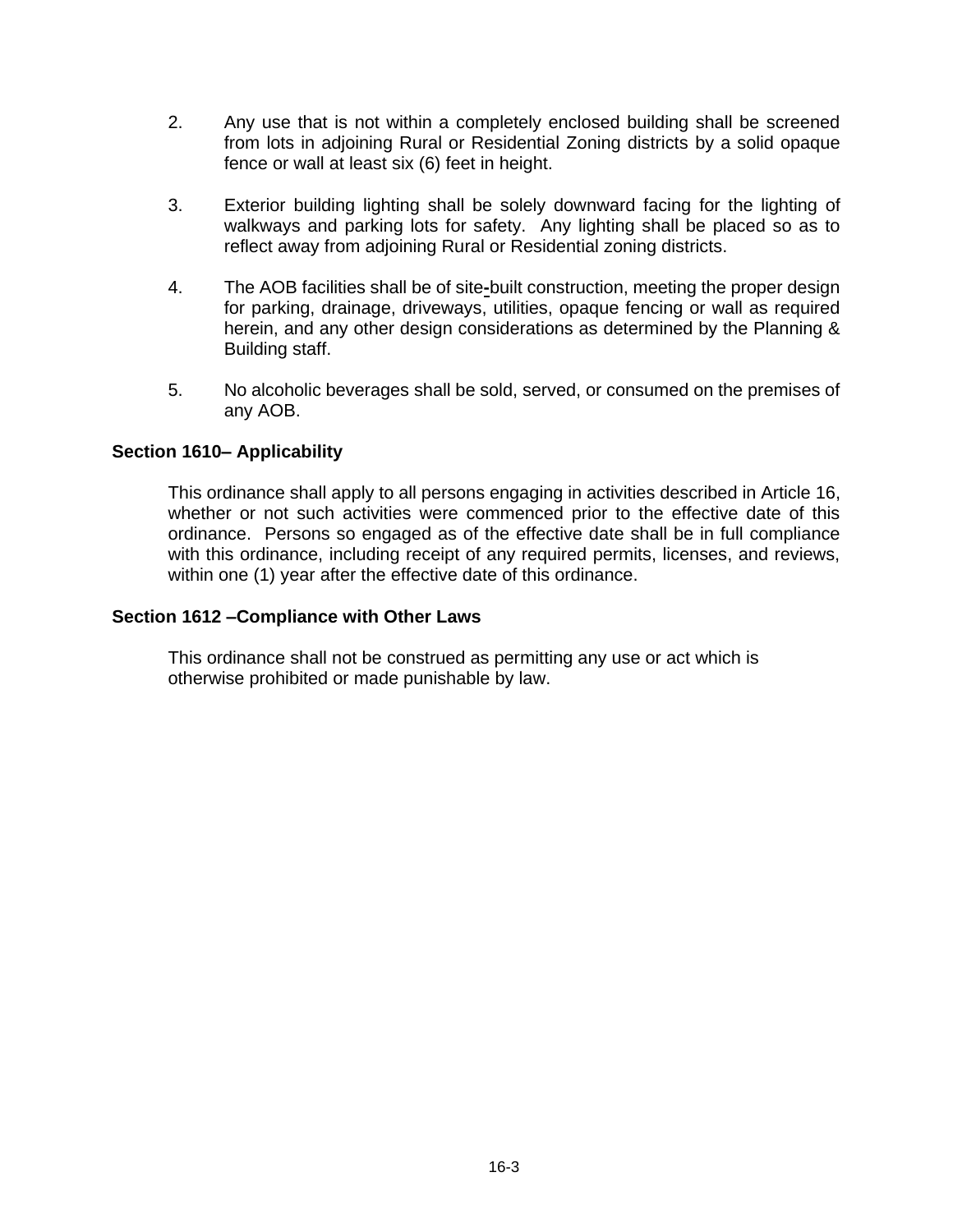## **ARTICLE 16A – MEDICAL MARIJUANA**

(As adopted 2/22/11 via BOS Ordinance #01-11; as Amended 8/23/11 via BOS Ordinance #05-11)

#### **Section 16A-01 – Definitions:**

1. Medical Marijuana Designated Caregiver Cultivation Location:

An enclosed, locked facility such as a closet, room, greenhouse or other building that does not exceed 50 square feet of cultivation space where a caregiver designated pursuant to A.R.S. §36-2801 cultivates marijuana for one or more patients under the caregiver's care, each of whom resides in Navajo County at a location at least 25 miles distant from a Medical Marijuana Dispensary. The designated caregiver cultivation location must be accessory to the designated caregiver's primary residence. Medical Marijuana cultivation as an accessory use to the designated caregiver's primary residence must not be detectable from the exterior of the building in which the cultivation takes place.

2. Medical Marijuana Dispensary:

An entity defined in A.R.S. § 36-2801(11) that acquires, possesses, cultivates, manufactures, delivers, transfers, transports, supplies, sells or dispenses marijuana or related supplies and educational materials.

3. Medical Marijuana Dispensary Offsite Cultivation Location facility:

An offsite location where marijuana is cultivated by a Medical Marijuana Dispensary as referenced in A.R.S. § 36-2804(B)(1)(b)(ii).

4. Medical Marijuana Qualifying Patient Cultivation Location:

An enclosed, locked facility such as a closet, room, greenhouse or other building that does not exceed 50 square feet of cultivation space where one or more patients qualified to cultivate marijuana pursuant to A.R.S. § 36- 2801 cultivates marijuana.

The Qualifying Patient Cultivation Location must be accessory to the qualifying patient's primary residence. Medical Marijuana cultivation as an accessory use to the qualifying patient's primary residence must not be detectable from the exterior of the building in which the cultivation takes place. Medical Marijuana cultivation as an accessory use to the qualifying patient's primary residence shall only be permitted if the residence is located at least 25 miles distant (by straight-line measurement) from a Medical Marijuana Dispensary.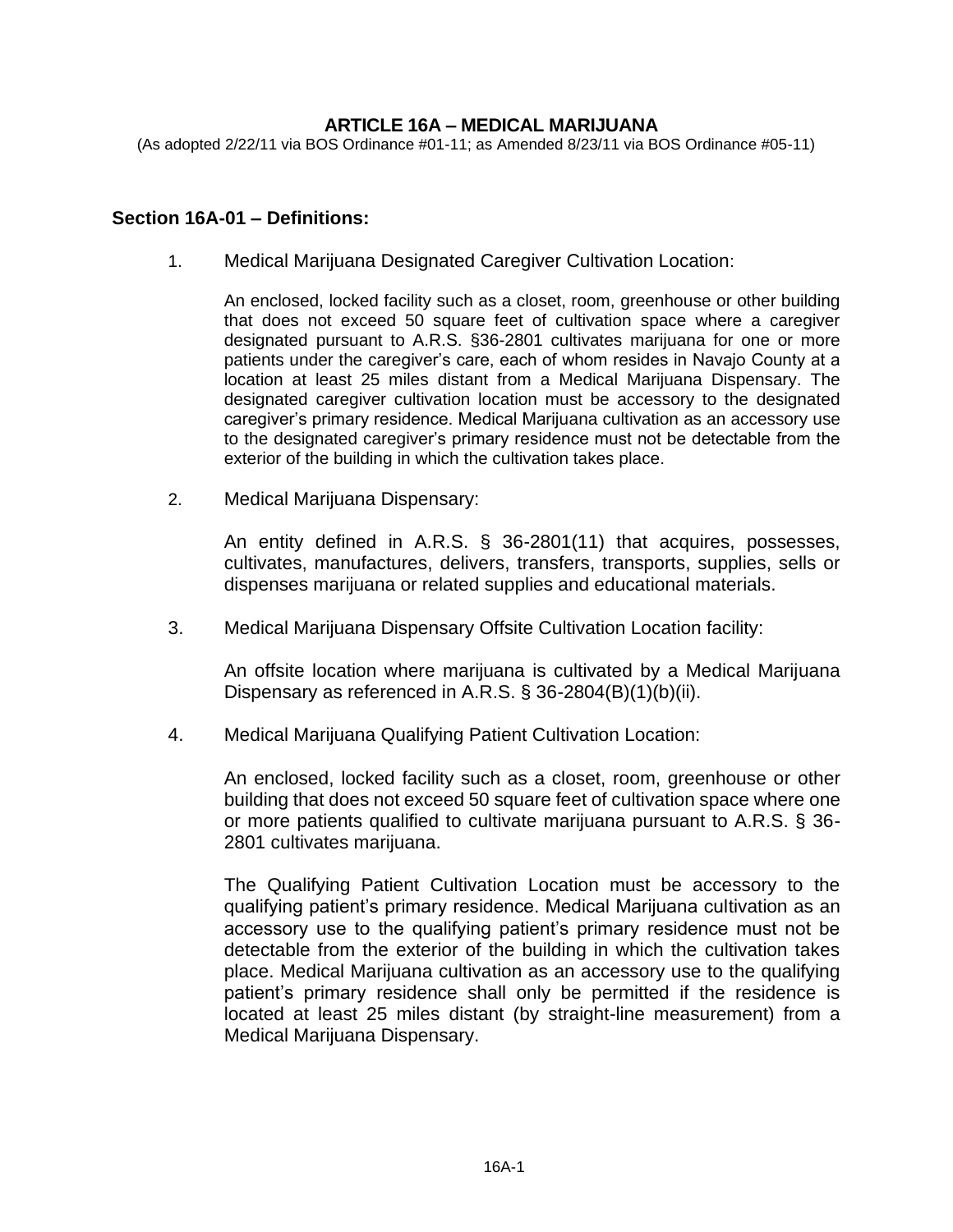# **Section 16A-02 – Zoning Locations:**

- 1. Medical Marijuana Qualifying Patient Cultivation Locations and Medical Marijuana Designated Caregiver Cultivation Locations shall be permitted in any zoning district, subject to all rules adopted by the Arizona Department of Health Services.
- 2. Medical Marijuana Dispensaries shall be allowed in the Commercial-Residential and Industrial (IND-1 and IND-2) zoning districts only, subject to securing a Special Use Permit and the related provisions of Article 20.
- 3. Medical Marijuana Dispensary Offsite Cultivation Location facilities shall be allowed in the A-General, Commercial-Residential and Industrial (IND-1 and IND-2) zoning districts only, subject to securing a Special Use Permit and the related provisions of Article 20.

# **Section 16A-03 – Development Standards for Medical Marijuana Dispensary and Medical Marijuana Dispensary Offsite Cultivation Location facilities:**

- 1. Compliance with all rules adopted by the Arizona Department of Health Services.
- 2. Medical Marijuana Dispensaries or Medical Marijuana Dispensary Offsite Cultivation Locations shall not be located within 1,500 feet of any other Medical Marijuana Dispensary or Medical Marijuana Offsite Cultivation Location. A Medical Marijuana Offsite Cultivation Location shall be associated exclusively with a Medical Marijuana Dispensary (or Dispensaries) located in Navajo County and approved pursuant to this Article 16A.
- 3. Medical Marijuana Dispensaries and Medical Marijuana Offsite Cultivation Locations shall not be located within 1,500 feet of:
	- a. A church; or
	- b. A public or private elementary or secondary school; or
	- c. A public or private day care center, preschool, nursery, kindergarten, or similar use; or
	- d. A public park, playground, or public recreational facility; or
	- e. An adult oriented business.
- 4. Medical Marijuana Dispensaries and Medical Marijuana Offsite Cultivation Locations shall require the approval of a Special Use Permit by the Navajo County Board of Supervisors, pursuant to the requirements of this Article and the related provisions of Article 20.